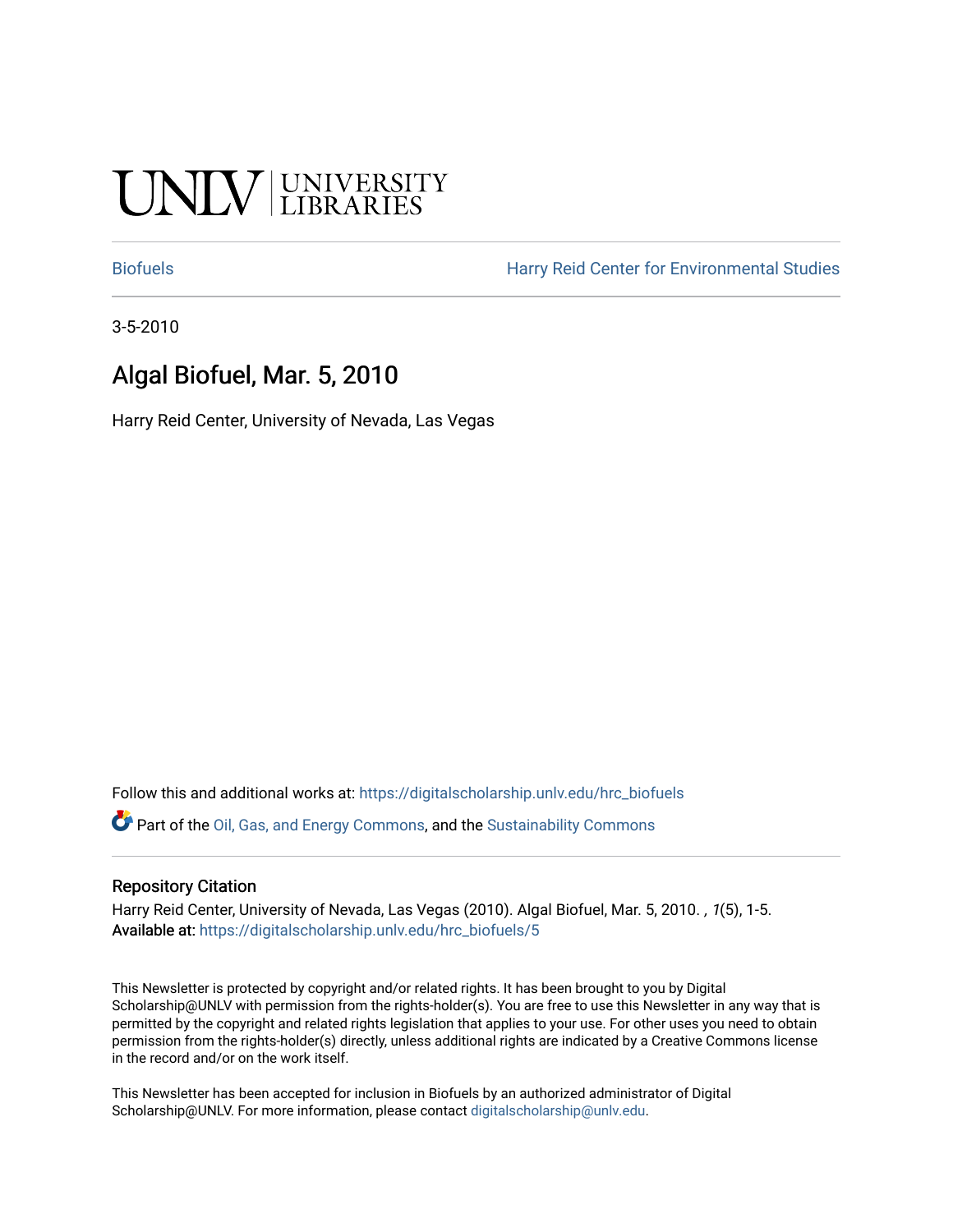*Newsletter of this Week from* 

**Algal Biofuel**

biofu:

**Volume 1, Issue 5, Mar. 5, 2010**



# <span id="page-1-1"></span>**Special Issue of Renewable Energy World Conference in Austin (2/22-2/25/2010)**

**News in Brief** (click link to read more)

- 1. [State Renewable Portfolio Standards, and Nevada 25% by 2025,](#page-1-0) (March 5, 2010).
- 2. [Energy & Environmental Research Center, University of North Dakota conduct algal](#page-4-0)  [biofuel project](#page-4-0)
- 3. [Renewable Energy Market Update by Element Markets](#page-4-1)
- 4. [Can Western Renewable Portfolio Standards be Met?](#page-4-2) Black & Veatch

# **News in Details**

### <span id="page-1-0"></span>**1. [State](#page-1-0) Renewable Portfolio Standards, and Nevada 25% by 2025, (March 5, 2010)**

The state renewable portfolio standards was presented by DAI Management Consultants in the Renewable Energy World Conference. Nevada state is among several ambitious states, which targets at up to 25% renewable energy acquired from multiple generating facilities by 2025. In the presentation, Mr. Steve Dean also pointed out that two issues are likely to shape the landscape for Renewable Energy Credits (RECs) going forward: ‐ CO2 legislation

‐ A Federal Renewable Portfolio Standard

• CO2 legislation, and any resulting cap‐and‐trade allowances employed, are likely to raise electricity prices. This increase will provide a direct subsidy to many renewable projects, as non‐carbon emitting generators.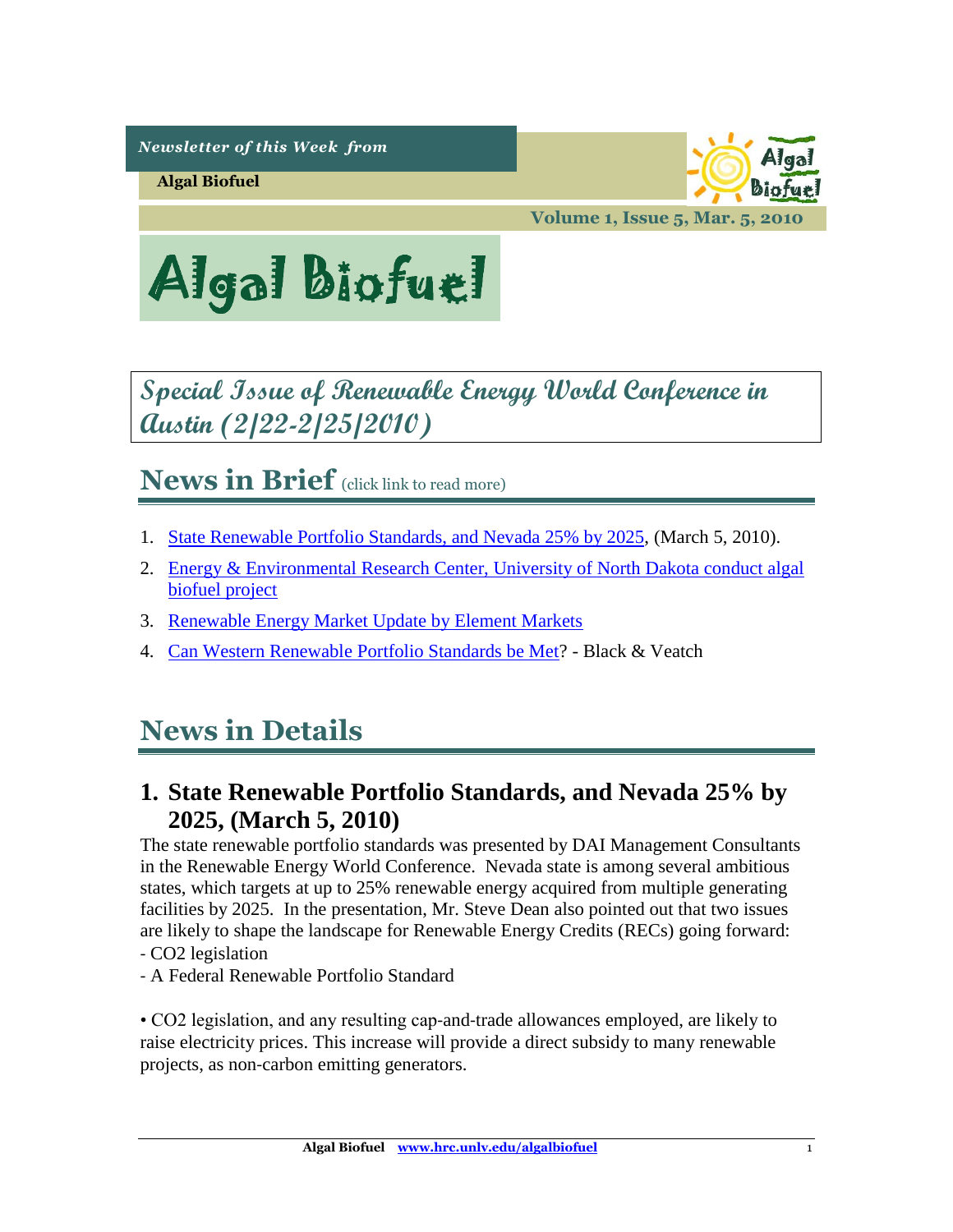• If this "indirect" subsidy is large enough, RECs may no longer be required to induce entry of renewables. In other words, a successful CO2 program may eliminate the need for a REC program. It remains an open question, given the uncertainty surrounding CO2 legislation, how these programs will co‐exist.

• One clue to their possible future relationship is actually a part of proposed CO2 legislation. The American Clean Energy and Security Act of 2009 ("Waxman‐Markey") would not only regulate carbon, but also create a Federal RPS.

• As proposed, the Federal REC program would be required to work with existing state REC programs. In other words, it would be *supplemental* to them.

•The advantages of a Federal REC program would be inter-jurisdictional equivalence, a more expansive set of trading partners, and, ideally, less regulatory volatility. But if the Federal RPS is required to preserve existing state RPSs, it's unclear how many of these potential benefits may be realized.

(some presentation can be download at: <http://downloads.pennnet.com/events/rewna10/cp/> )

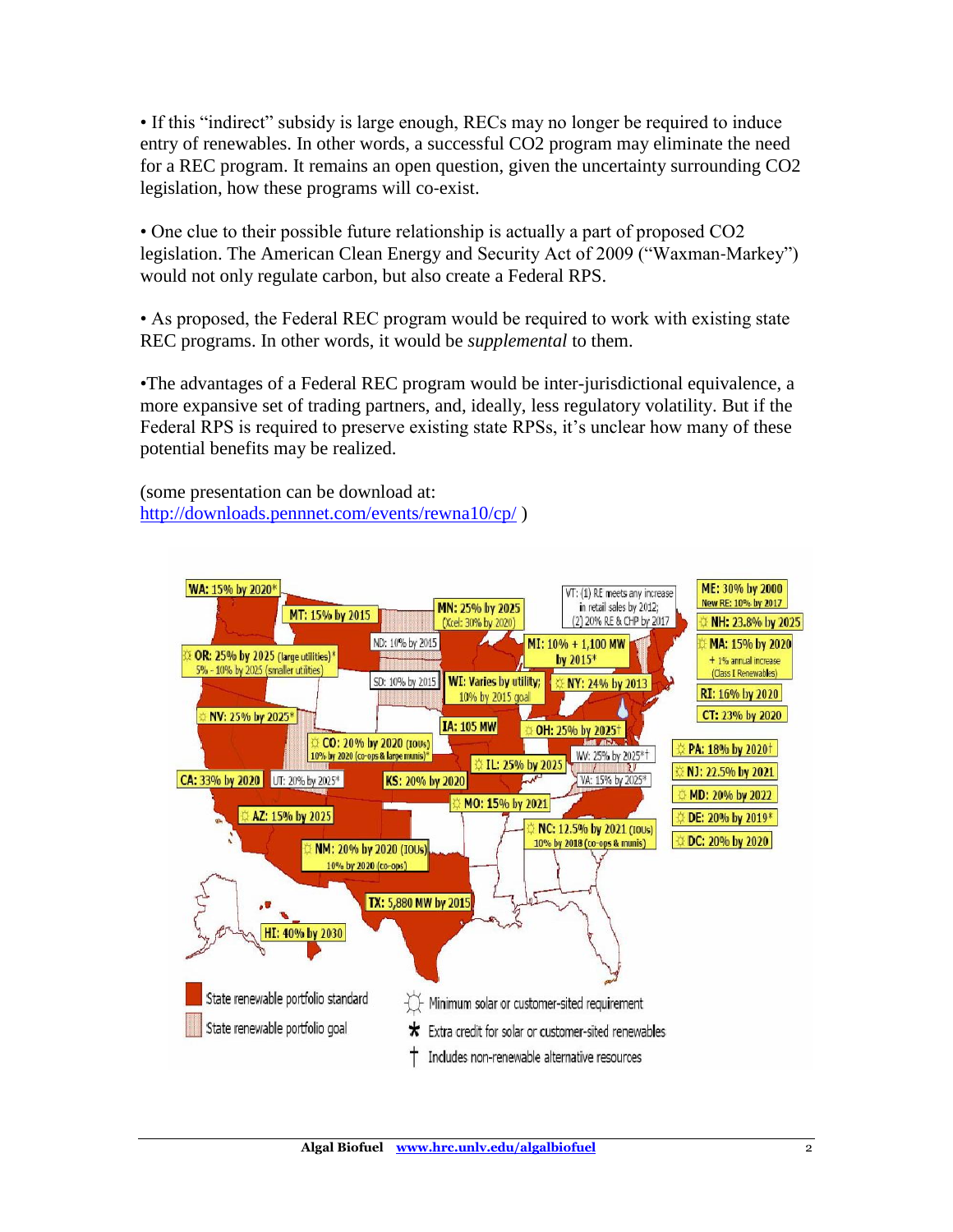NV Energy is expecting to acquire renewable energy from multiple generating facilities to meet, at a minimum, the mandated Renewable Portfolio Standard target of 12% of retail sales coming from renewable resources in Spring 2010-Spring 2010, 15% in 2011-2012, 18% in 2013-2014, 20% in 2015-2019, 22% in 2020-2024, and 25% by 2025.

Spring 2010 Renewable Energy Request for Proposals was released on Feb 17, 2010. The schedule is

#### **Spring 2010 Target RFP Schedule**

- **Issuance of Spring 2010 RFP**: February 17, 2010
- **Pre-Bidders Conference Registration Deadline:** Monday, March 8
- **Pre-Bidders Conference**: March 11, 2010 from 10 a.m. to 3 p.m.
- **Latest Date for Questions to be Submitted**: April 12, 2010
- **Proposal Due Date**: 5 PM on April 16, 2010 (Pacific Daylight Time)
- **Target Date: Initial Evaluation:** June 2010
- **Target Date: Short List:** August 2010
- **Target Date: Executed Contracts submitted to Public Utilities Commission of Nevada:** Fourth Quarter, 2010 *All dates subject to change.*

NV Energy is issuing this RFP to interested parties with the intent of securing electric power requirements and the associated portfolio energy credits from renewable resources under terms and conditions favorable to NV Energy's customers. This RFP is consistent with NV Energy's objective to obtain safe, reliable, and adequate power supplies for its customers at the lowest reasonable cost and in an environmentally responsible manner.

NV Energy supports the acquisition of cost-effective renewable energy, as demonstrated by its current renewable energy programs. Through this RFP process, NV Energy is seeking the following types of renewable technologies, as defined by Nevada law.

- Biomass
- Geothermal
- Solar
- Wind
- Other resources defined by regulation

#### Details can be found at:

<http://www.nvenergy.com/company/doingbusiness/rfps/renewable.cfm#ppa>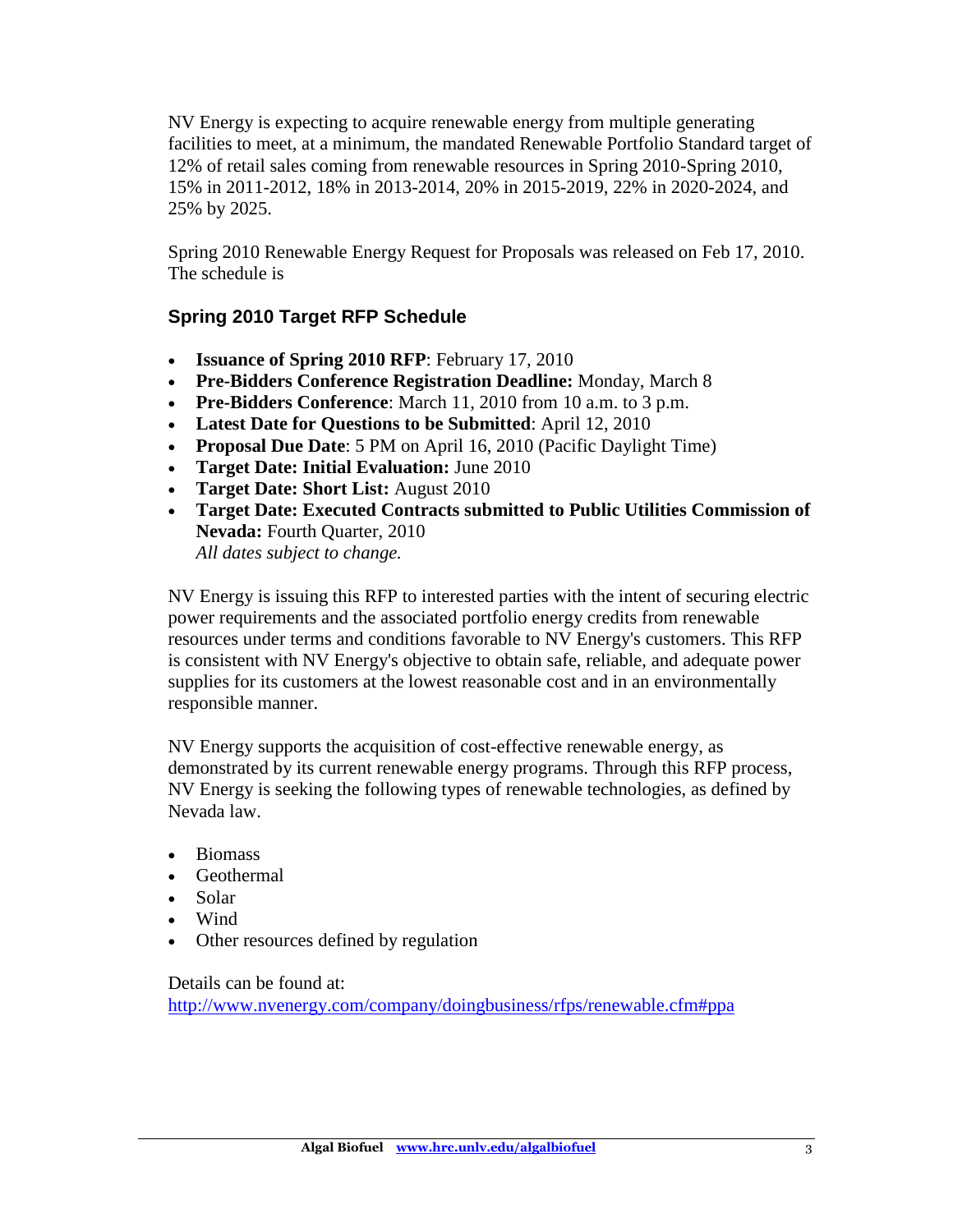

## <span id="page-4-0"></span>**2. Energy & Environmental Research Center, University of North Dakota conduct algal biofuel project**

The EERC is recognized as one of the world's leading developers of:

- Cleaner, more efficient and innovative energy technologies to guarantee clean, reliable energy supplies for the United States and the world.
- Environmental technologies to protect and clean our air, water, and soil.

The EERC is a research, development, demonstration, and commercialization (RDD&C) center.

The EERC vigorously maintains a non-advocacy position. The EERC enhances **any** guarantee.

The EERC is NOT an academic enterprise

Presentation Link: [http://downloads.pennnet.com/events/rewna10/cp/rew10\\_groenewold\\_gerald.pdf](http://downloads.pennnet.com/events/rewna10/cp/rew10_groenewold_gerald.pdf)



# <span id="page-4-1"></span>**3. Renewable Energy Market Update by Element Markets**

Detail information can be found at: [http://downloads.pennnet.com/events/rewna10/cp/rew10\\_patankar\\_gauri.pdf](http://downloads.pennnet.com/events/rewna10/cp/rew10_patankar_gauri.pdf)



# <span id="page-4-2"></span>**4. Can Western Renewable Portfolio Standards be Met? - Black & Veatch**

Detail information can be found at: [http://downloads.pennnet.com/events/rewna10/cp/rew10\\_pletka\\_ryan.pdf](http://downloads.pennnet.com/events/rewna10/cp/rew10_pletka_ryan.pdf)